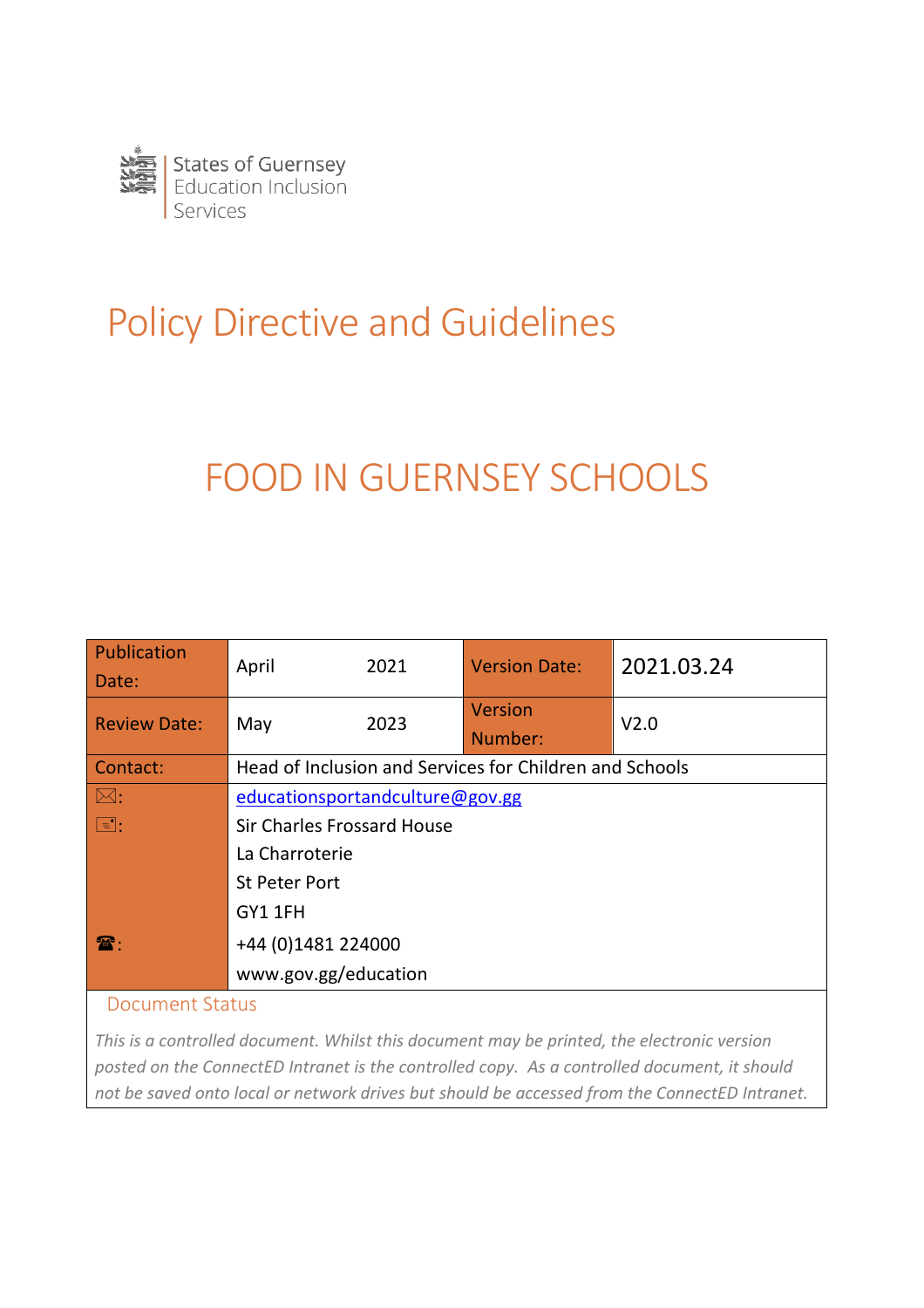# <span id="page-1-0"></span>Summary of  $Changes<sup>1</sup>$  from Previous Versions

| <b>Version</b>  | Change                           | <b>Comment</b>                                                                                                                                                                                         | Section/ |
|-----------------|----------------------------------|--------------------------------------------------------------------------------------------------------------------------------------------------------------------------------------------------------|----------|
| no/Date         |                                  |                                                                                                                                                                                                        | Page     |
| October<br>2020 | <b>Version Update</b>            | Template and wording<br>updated.                                                                                                                                                                       | General. |
|                 | Accountabilities                 | Member of CESC Senior<br>Leadership Team to be<br>accountable for the Directive                                                                                                                        | 1.4      |
|                 | Links to Associated<br>Documents | Individual links removed from<br>the Associated Documents<br>section and added link to<br>Health Improvement<br>Commission website that has<br>all the key resources.                                  | 1.6      |
|                 | Link and wording added           | Link to the <b>Medicines in</b><br><b>Schools and Supporting</b><br><b>Learners with Medical Needs</b><br>policy and wording added to<br>note those with special dietary<br>needs should be supported. | 2.2      |
|                 | Table started October 2020       |                                                                                                                                                                                                        |          |

<sup>1</sup> Material changes only. Minor changes (such as to punctuation, grammar, etc.) will not be listed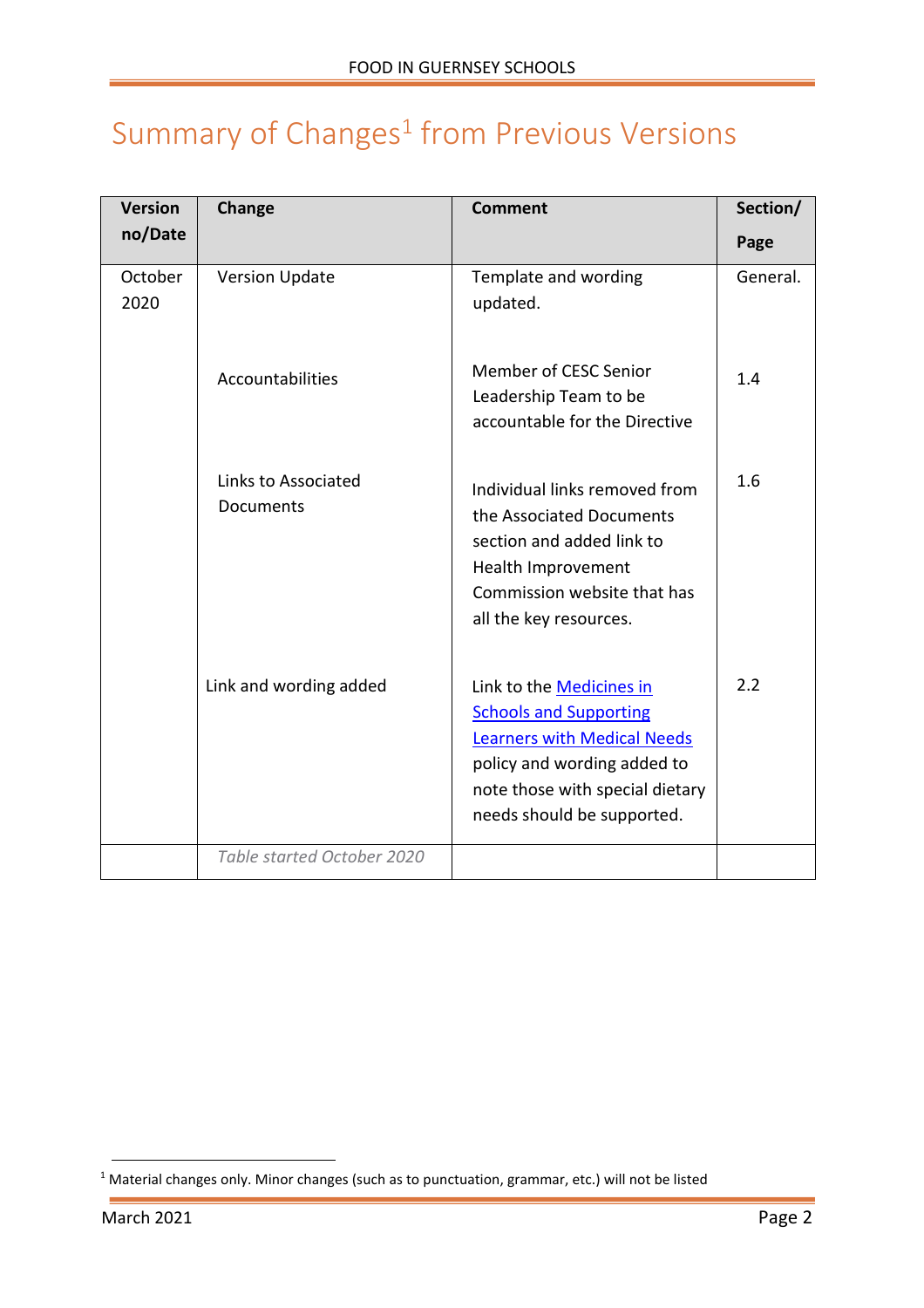#### Contents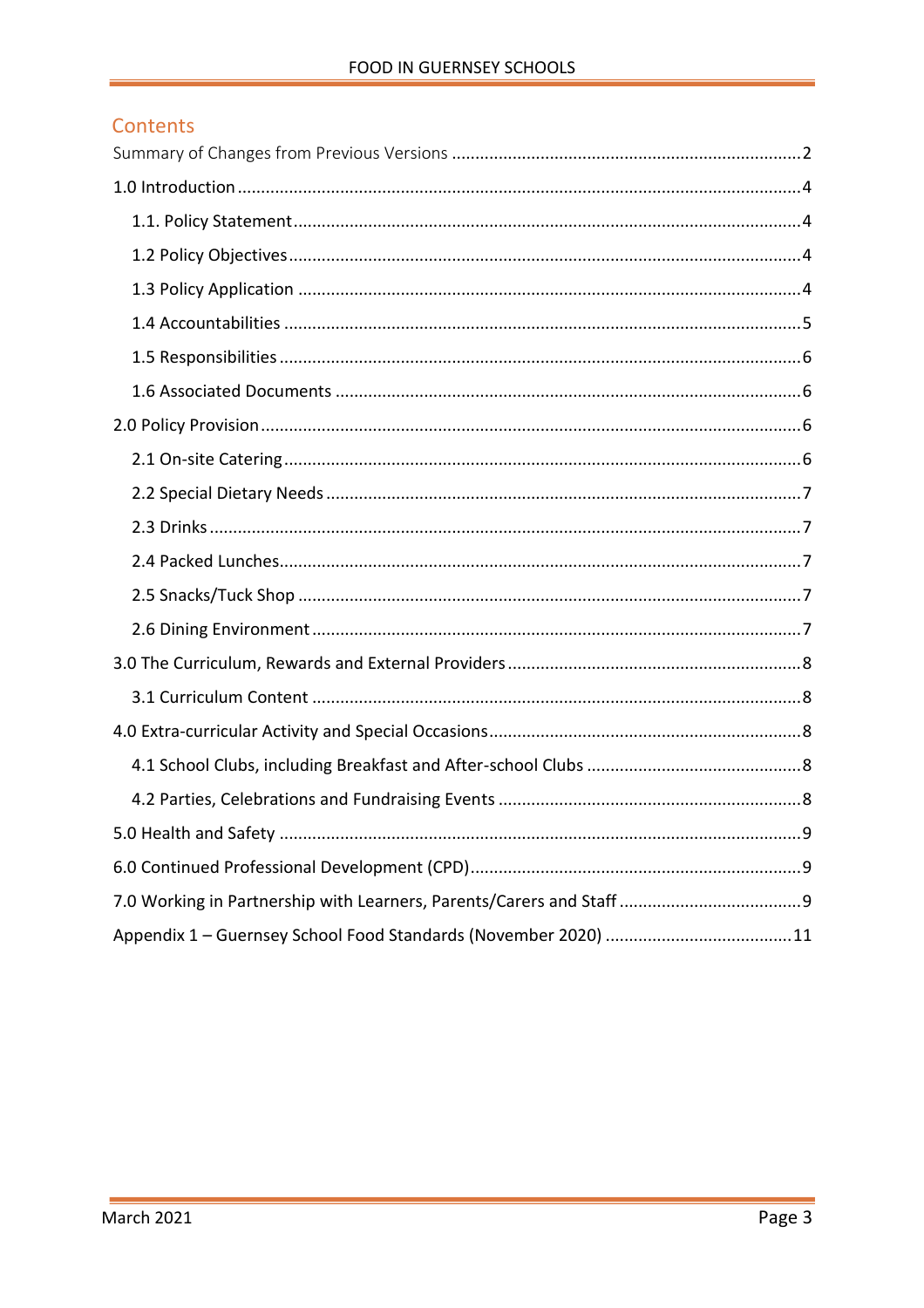### <span id="page-3-0"></span>1.0 Introduction

### <span id="page-3-1"></span>1.1. Policy Statement

The Education Office is committed to promoting and supporting the health and well-being of all members of school and college communities. It recognises that food and nutrition play a fundamental role in helping learners to learn effectively. It also recognises that educational settings need to create a consistent 'whole-school' approach to nutrition which focusses on supporting the school community to eat well and ensures consistency between the formal curriculum, on-site food and drink provision and food and drink provided at extra-curricular activities and Education Office events. All of these aspects fall within the scope of this policy directive.

To help support a healthy diet among learners - that is a diet where there is a balance of food and drink providing the nutrients required in the right amounts - the Education Office promotes the [Eatwell Guide](https://www.nhs.uk/live-well/eat-well/the-eatwell-guide/) within the formal curriculum (both theoretical and practical curricula) and within the provision of food and drink. The Education Office also promotes sustainability through reduced packaging, responsible recycling and disposal of the waste produced from food and drink.

#### <span id="page-3-2"></span>1.2 Policy Objectives

- To set out a consistent approach to food and drink provision throughout the school day.
- To ensure that all food and drink provided by education establishments throughout the teaching day, including through extra-curricular and regular events, adheres to the Guernsey School Food Standards. See Appendix 1 for details.
- To include in the curriculum learning associated with healthy, balanced diets supporting young people to make healthy food choices and, wherever possible, include opportunities to develop skills to prepare nutritious food.
- To require education establishments to work in partnership with parents, carers, staff and young people to promote and support the provision of healthy lunchboxes.
- To require education establishments to provide a safe, healthy and welcoming eating environment for learners and staff to eat their lunch.
- To ensure that young people, parents, carers and staff are consulted about food and drink choices, through School Councils or other representative learner and staff bodies.

#### <span id="page-3-3"></span>1.3 Policy Application

This policy applies as follows, together with any additional related practice specific to the establishment:

• Across all phases at all States of Guernsey and Alderney maintained education establishments, including commissioned services.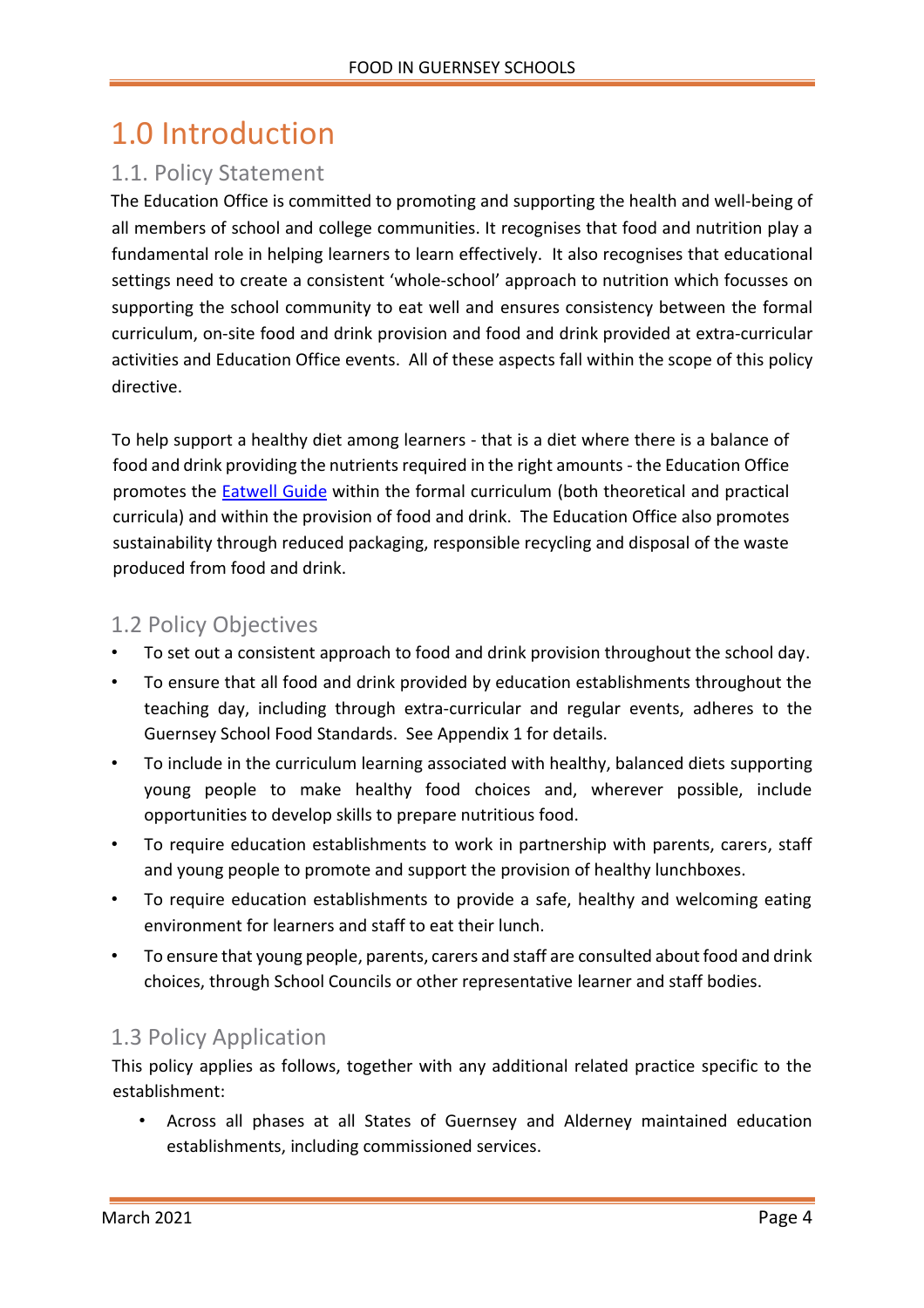- To on-site during the teaching day as published by each education establishment.
- To the management and practice for all off-site educational visits or field trips and residential events.
- To school/college sponsored education-focussed events held at the education establishment and elsewhere where children and young people are present.
- The policy also applies to the College of Further Education/Guernsey Institute, with the following variations:
	- Curriculum content: not all curricular will include nutrition education
	- Lunchboxes: information on balanced and healthy lunchboxes will be made available to learners *on request.*
	- Food and drink provision: food and drink supplied through catering provision, snacks, tuck shops, extra-curricular activities, special occasions, frequent (monthly or more often) events such as parties, celebrations and fundraising events will meet "Community Nutrition Standards" (name and content to be confirmed) as opposed to the Guernsey School Food Standards.

Throughout this policy directive, 'Headteacher' refers to Heads of Service, Secondary School Principals and the College of Further Education Principal, and 'school' refers to any education establishment.

#### <span id="page-4-0"></span>1.4 Accountabilities

**The Head of Inclusion and Services for Children & Schools** will be accountable for the policy.

**Headteachers** are accountable for:

- How food and nutrition education is organised within the curriculum.
- Ensuring that food and drink provision throughout the day complies with this policy and the Guernsey School Food Standards. See Appendix 1.

#### **Head of Education Resources and Estates Management** is accountable for:

- Oversight of the contracts with the commercial vendor and ensuring that the vendor complies with the Guernsey School Food Standards.
- Taking action where contractual requirements are not met.

#### **Education and Be Active Lead** is accountable for:

- Oversight of the advisory body for food in Bailiwick schools 'FIGS Group'. The body meets at least termly with a mandate to:
- 1. Monitor the application of this policy
- 2. Prompt and support change to help facilitate the application of this policy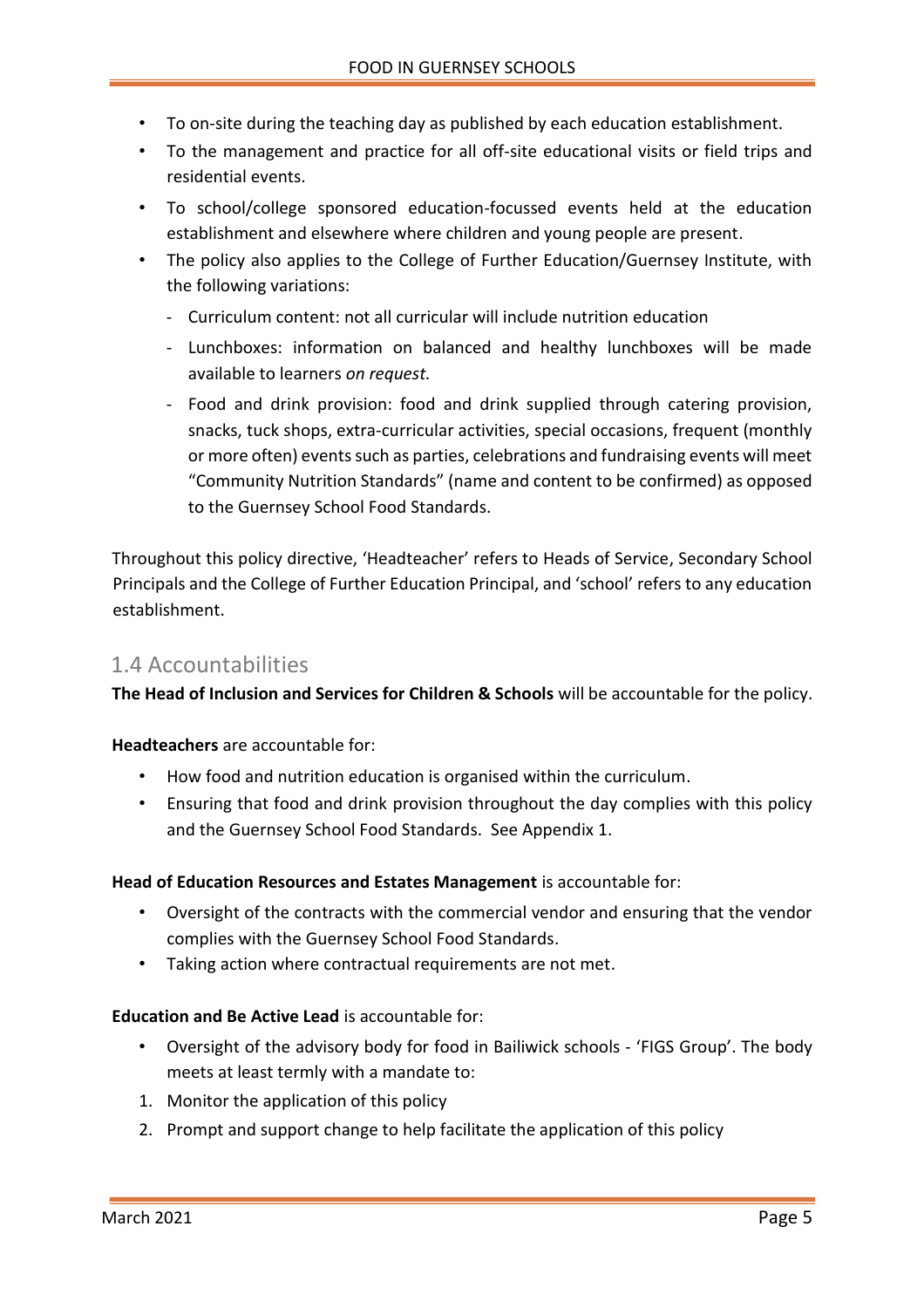- 3. Advise on any developments in a whole-school approach to nutrition, including food education, leadership and management, policy, school culture and environment, giving learners a voice, relevant staff CPD and partnership work with parents/carers and communities.
- 4. Review current provision of food in Bailiwick schools and the College of Further Education/Guernsey Institute and advise Headteachers and the Head of Education Resources and Estates Management of instances where the food provision is not meeting the Guernsey School Food Standards.

#### <span id="page-5-0"></span>1.5 Responsibilities

- The implementation of this policy is the responsibility of the Headteacher who will consider all aspects of nutrition within the educational setting.
- All staff are responsible for compliance with this policy and are therefore expected to ensure that, if they are responsible for any provision of food or drink or any teaching about nutrition, it complies with this policy. In line with the impact of role modelling, when eating with learners, teachers are encouraged to set a good example by eating healthily.
- Health and safety in food preparation is the responsibility of the staff involved.

#### <span id="page-5-1"></span>1.6 Associated Documents

The documents and key resources associated with this policy can be found through the below link. The documents and resources found here will be reviewed and updated to ensure that relevant information is shared. The link will also lead to 'live lists' that give examples and suggestions with regards the sections below, such as 'Rewards', Extra-curricular Activities and Special Occasions':

• <https://healthimprovement.gg/services/eat-well/eat-well-school>

### <span id="page-5-2"></span>2.0 Policy Provision

#### <span id="page-5-3"></span>2.1 On-site Catering

All food and drink provided in schools must comply with the Guernsey School Food Standards. The implementation of the Standards and information about the style of service and menu content are identified in the relevant catering contracts. If the Standards are not met then action will be taken, as set out in the catering contract.

All education establishments that supply or prepare food should fall under the food hygiene ratings scheme which can be found at [www.gov.gg/fhis.](http://www.gov.gg/fhis)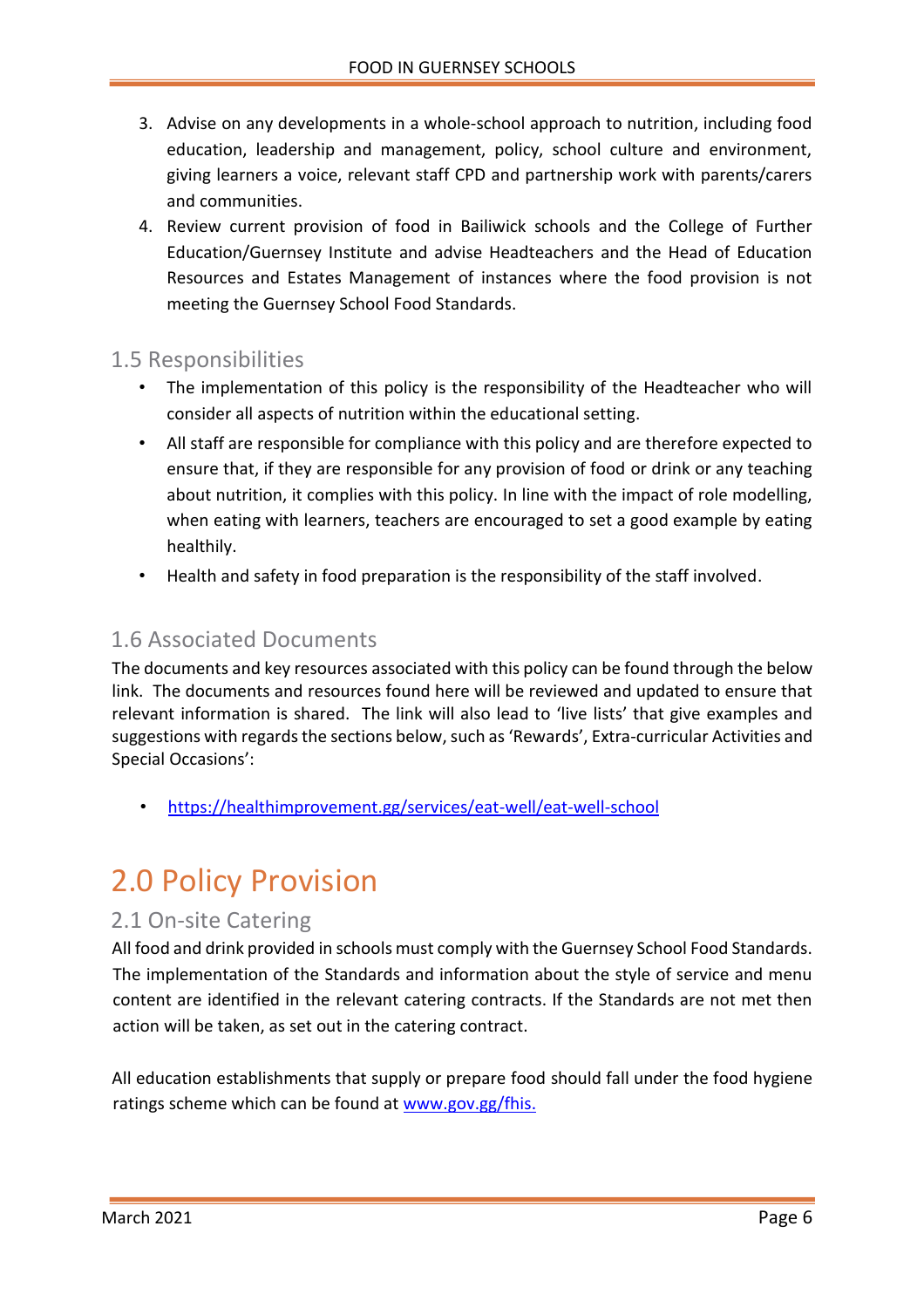### <span id="page-6-0"></span>2.2 Special Dietary Needs

In accordance with this policy directive as well as the policy Medicines in Schools and [Supporting Learners with Medical Needs,](http://bridge/teamsite/education/policies/Medicines%20and%20Medical%20Needs%20in%20Schools/Forms/AllItems.aspx) education establishments should be notified of a learner's health condition including allergies and other diet related medical conditions. The school will support learners with special dietary needs during the teaching day, this may include the drawing up of an Individual Healthcare Plan to provide clarity about what needs to be done, when and by whom. Schools should ensure that a system is in place for formally recording learners with special dietary needs and that catering teams are informed of this.

#### <span id="page-6-1"></span>2.3 Drinks

Education establishments recognise the contribution that the consumption of sufficient water makes to learning, positive behaviour and health. Education establishments will make clean, palatable water available to all learners and staff throughout the teaching day. Provision of any other drinks will meet Guernsey School Food Standards.

### <span id="page-6-2"></span>2.4 Packed Lunches

All education establishments will inform learners and parents/carers about approaches to the preparation of a packed lunch that is balanced and healthy. Education establishments will identify areas for the eating of packed lunches where learners can have easy access to drinking water and facilities to dispose/recycle waste. Whether eating a packed lunch or food provided by the education establishment, all learners will be able to sit together.

#### <span id="page-6-3"></span>2.5 Snacks/Tuck Shop

In primary and secondary schools, learners will be encouraged to eat snacks and have drinks that are nutritious and/or low in saturated fat, sugar and salt. Snacks and drinks that are available to buy or that are provided by the school will meet the Guernsey School Food Standards.

#### <span id="page-6-4"></span>2.6 Dining Environment

All education establishments will provide a clean, welcoming, sociable environment, indoors and/or out, for learners and staff to eat their lunch. They will specify areas for eating meals and will ensure all such areas have easy access to palatable drinking water and facilities to recycle/dispose of waste.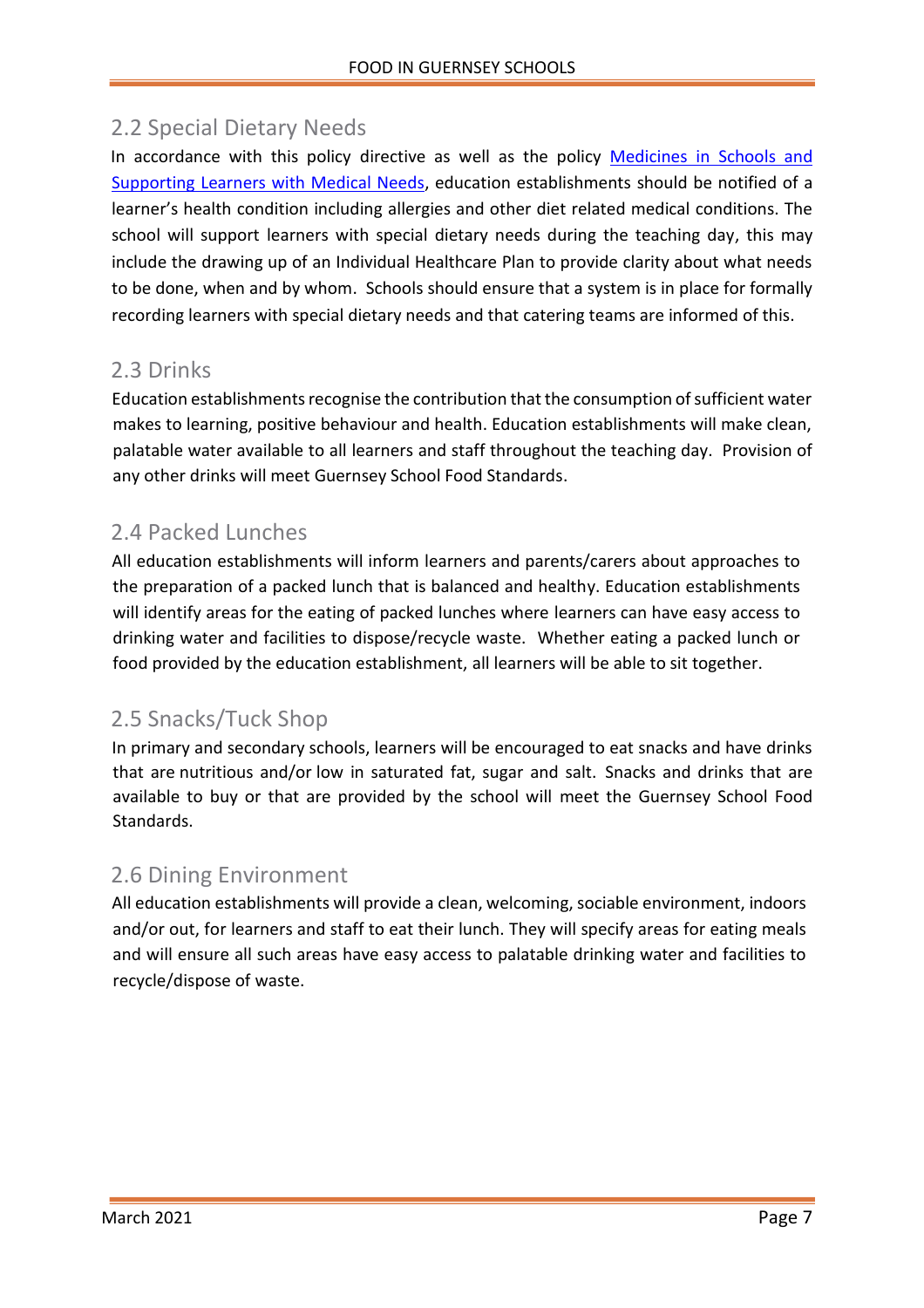## <span id="page-7-0"></span>3.0 The Curriculum, Rewards and External Providers

#### <span id="page-7-1"></span>3.1 Curriculum Content

Teaching about the benefits of healthy nutrition must form part of the curriculum and be based on the [Eatwell G](http://www.nhs.uk/Livewell/Goodfood/Pages/eatwell-plate.aspx)uid[e.](http://www.nhs.uk/Livewell/Goodfood/Pages/eatwell-plate.aspx) Staff should refer to schemes of work, support and teaching ideas and resources at [www.foodafactoflife.org.uk](http://www.foodafactoflife.org.uk/)

Wherever possible, practical teaching and learning opportunities will be provided, in particular to develop both an understanding of the positive role of nutrition and to support the development of associated cooking skills.

#### 3.2 Rewards

Educational establishments will not allow food to be used as a reward for good behaviour or achievement. Other suggested methods of positive reinforcement can be found at: <https://healthimprovement.gg/services/eat-well/eat-well-school> .

#### 3.3 External Providers and Support Agencies

The whole school nature of learning about healthy food and drink will be reinforced through assemblies and in celebrations. When visitors, such as Support Agencies or parents/carers, are involved in lessons about food and drink, they will work in accordance with this policy and always with a member of the teaching staff present in accordance with the [External](http://bridge/teamsite/education/policies/External%20Providers/Forms/AllItems.aspx) Providers [and Support Agencies Policy Directive.](http://bridge/teamsite/education/policies/External%20Providers/Forms/AllItems.aspx)

### <span id="page-7-2"></span>4.0 Extra-curricular Activity and Special Occasions

#### <span id="page-7-3"></span>4.1 School Clubs, including Breakfast and After-school Clubs

School clubs, including breakfast and after-school clubs, together with all those provided by commissioned services, will provide food and drinks in accordance with the Guernsey School Food Standards.

#### <span id="page-7-4"></span>4.2 Parties, Celebrations and Fundraising Events

To demonstrate schools' commitment to promoting and supporting consistent, healthy behaviours among learners, schools and their fundraising committees will endeavour to choose fund raising opportunities that promote good health and nutrition. Food and drinks at regular (monthly or more frequent) events will meet Guernsey School Food Standards and, at less frequent events, schools will provide and promote healthy options alongside other food and drink options or alternatives to food.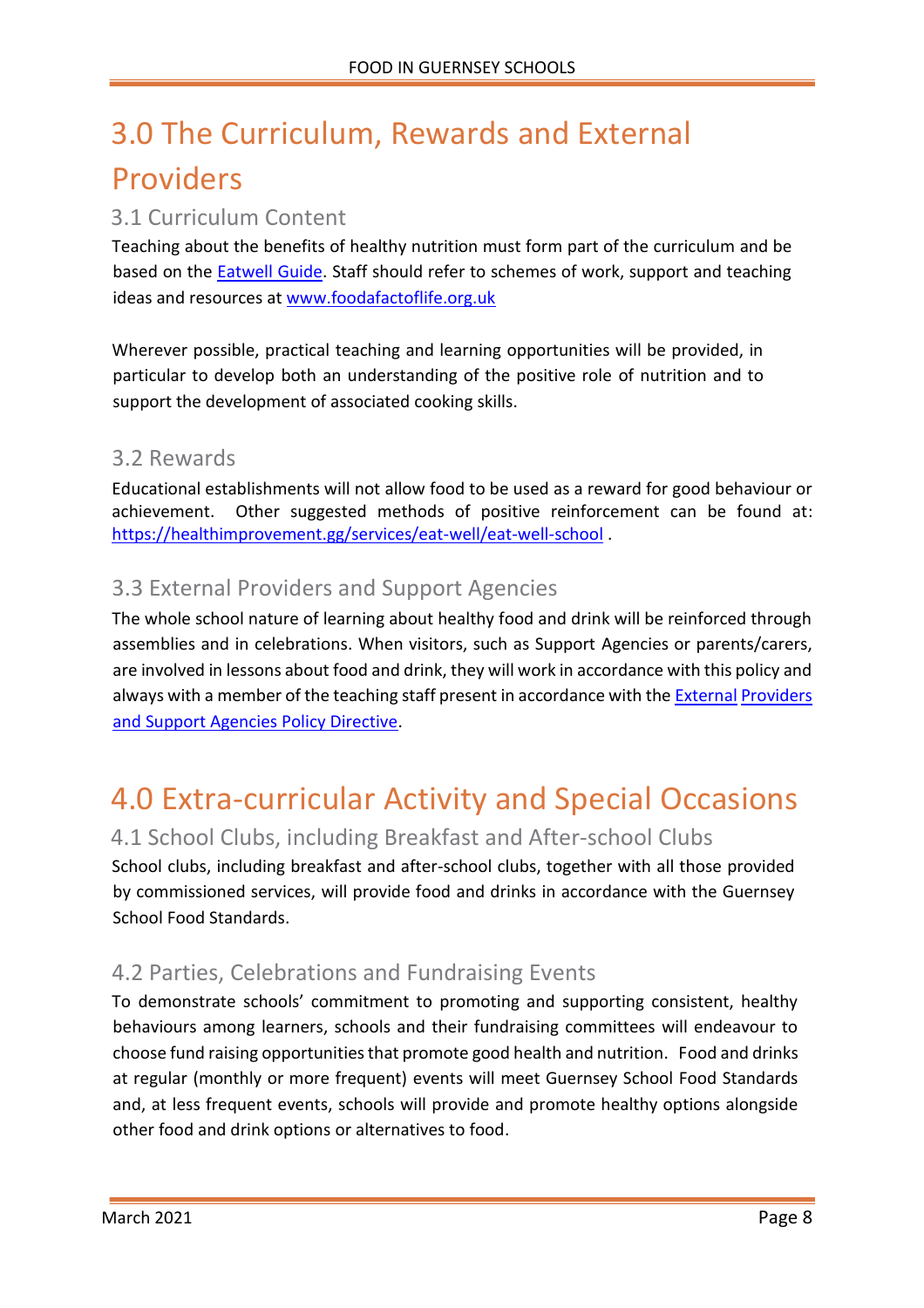### <span id="page-8-0"></span>5.0 Health and Safety

All food and drink preparation, including that prepared for extra-curricular activities and special occasions, will adhere to the school's health and safety procedures and will be carried out according to good food hygiene and preparation standards. Health and safety remains the responsibility of all staff involved in food preparation. Wherever possible, food preparation will be carried out in designated areas in the school. The school's risk assessment procedures will include consideration of food hygiene.

## <span id="page-8-1"></span>6.0 Continued Professional Development (CPD)

All staff will have access to opportunities for CPD to support compliance with this policy. The following help and advice is also available:

- Small selection of materials and resources Public Health Services
- Training on food hygiene Environmental Health Department
- Advice on food provision Community Nutritionist, Health Improvement Commission
- Concerns over individual learner diets School Nursing Service
- General advice on healthy eating and packed lunches School Nursing Service

The Health and Safety Team also provide access to online courses for learners, staff and caterers:

- Food Allergy Awareness Course
- Food Safety & Hygiene Course Levels 1-3

In addition to this, guidance on food safety management procedures and food hygiene regulations for caterers can be found at:

[Safer Food, Better Business.](https://www.food.gov.uk/business-guidance/safer-food-better-business)

## <span id="page-8-2"></span>7.0 Working in Partnership with Learners, Parents/Carers and Staff

The school will work actively with young people, parents/carers and staff around food and nutrition. This will include:

- Giving learners a regular voice in respect of the school's approach to nutrition as a whole
- Consulting with parents/carers and staff with regards to the school's approach to nutrition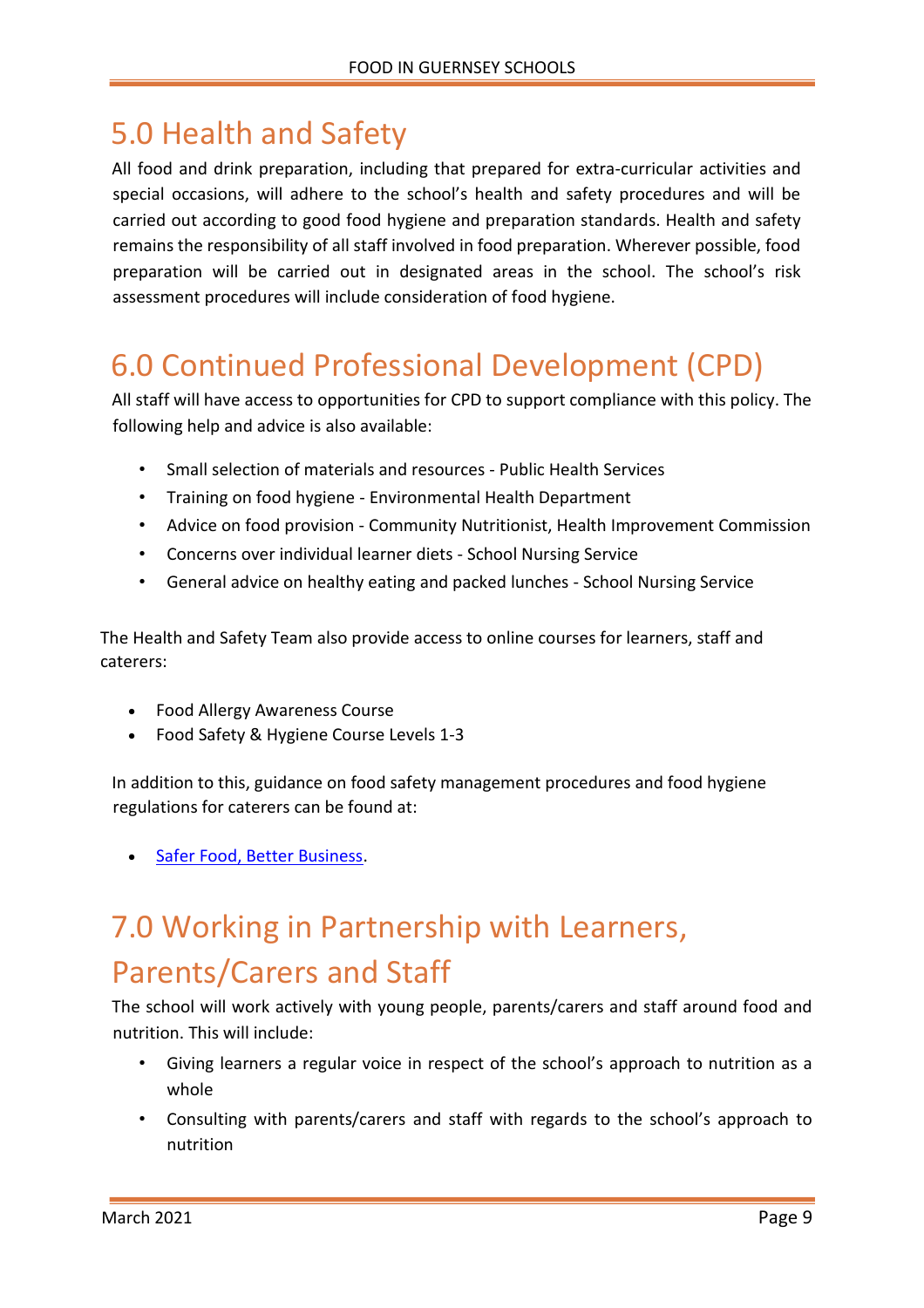• Partnering with parents/carers and staff to support nutrition within the school community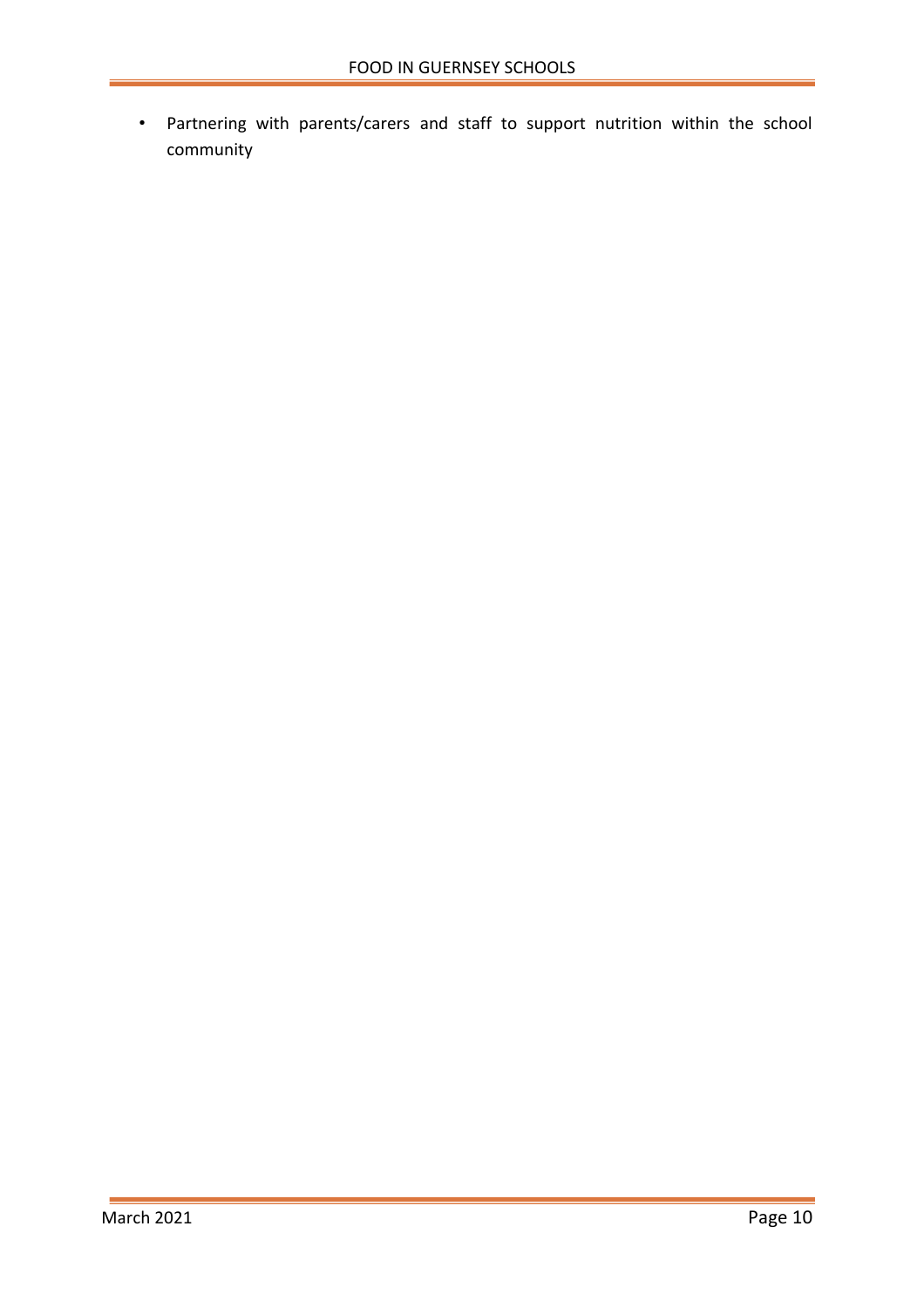<span id="page-10-0"></span>

|                      | Term 1                                                                                    | Term <sub>2</sub>                                                                  | Term <sub>3</sub>                                                     | Term 4                                          |  |
|----------------------|-------------------------------------------------------------------------------------------|------------------------------------------------------------------------------------|-----------------------------------------------------------------------|-------------------------------------------------|--|
|                      | (Winter 2020)                                                                             | (Spring 2021)                                                                      | (Summer 2021)                                                         | (Winter 2021)                                   |  |
|                      | One or more servings available every day                                                  |                                                                                    |                                                                       |                                                 |  |
| <b>Fruit</b>         |                                                                                           | At least 3 different fruits every week (variety of colours)                        |                                                                       |                                                 |  |
|                      |                                                                                           | A dessert containing fruit at least 2 times a week<br>(less than 22.5g sugar/100g) |                                                                       |                                                 |  |
|                      |                                                                                           |                                                                                    |                                                                       | Provide a serving daily with                    |  |
|                      |                                                                                           |                                                                                    |                                                                       | every meal deal                                 |  |
|                      |                                                                                           |                                                                                    |                                                                       | Fruit to be available daily in                  |  |
|                      |                                                                                           |                                                                                    |                                                                       | every school outlet                             |  |
| <b>Vegetables</b>    | One or more serving available every day                                                   |                                                                                    |                                                                       |                                                 |  |
|                      | At least 3 different vegetables each week (variety of colours, including green leafy veg) |                                                                                    |                                                                       |                                                 |  |
|                      |                                                                                           |                                                                                    | At least one serving of vegetables or salad served with<br>every meal |                                                 |  |
|                      |                                                                                           |                                                                                    |                                                                       | Provide a serving daily with<br>every meal deal |  |
|                      |                                                                                           |                                                                                    |                                                                       | Vegetables to be available                      |  |
|                      |                                                                                           |                                                                                    |                                                                       | daily in every school outlet                    |  |
|                      |                                                                                           |                                                                                    |                                                                       | serving meals                                   |  |
|                      | One or more serving from this food group every day                                        |                                                                                    |                                                                       |                                                 |  |
| <b>Starchy Foods</b> | Bread (all available varieties) with no added fat or oil must be available every day      |                                                                                    |                                                                       |                                                 |  |
|                      | Three or more varieties of starchy foods every week                                       |                                                                                    |                                                                       |                                                 |  |
|                      |                                                                                           | One or more wholegrain<br>variety every week                                       | Two or more wholegrain<br>varieties every week                        | 50% of starch provided<br>should be wholegrain  |  |

### Appendix 1 – Guernsey School Food Standards (November 2020)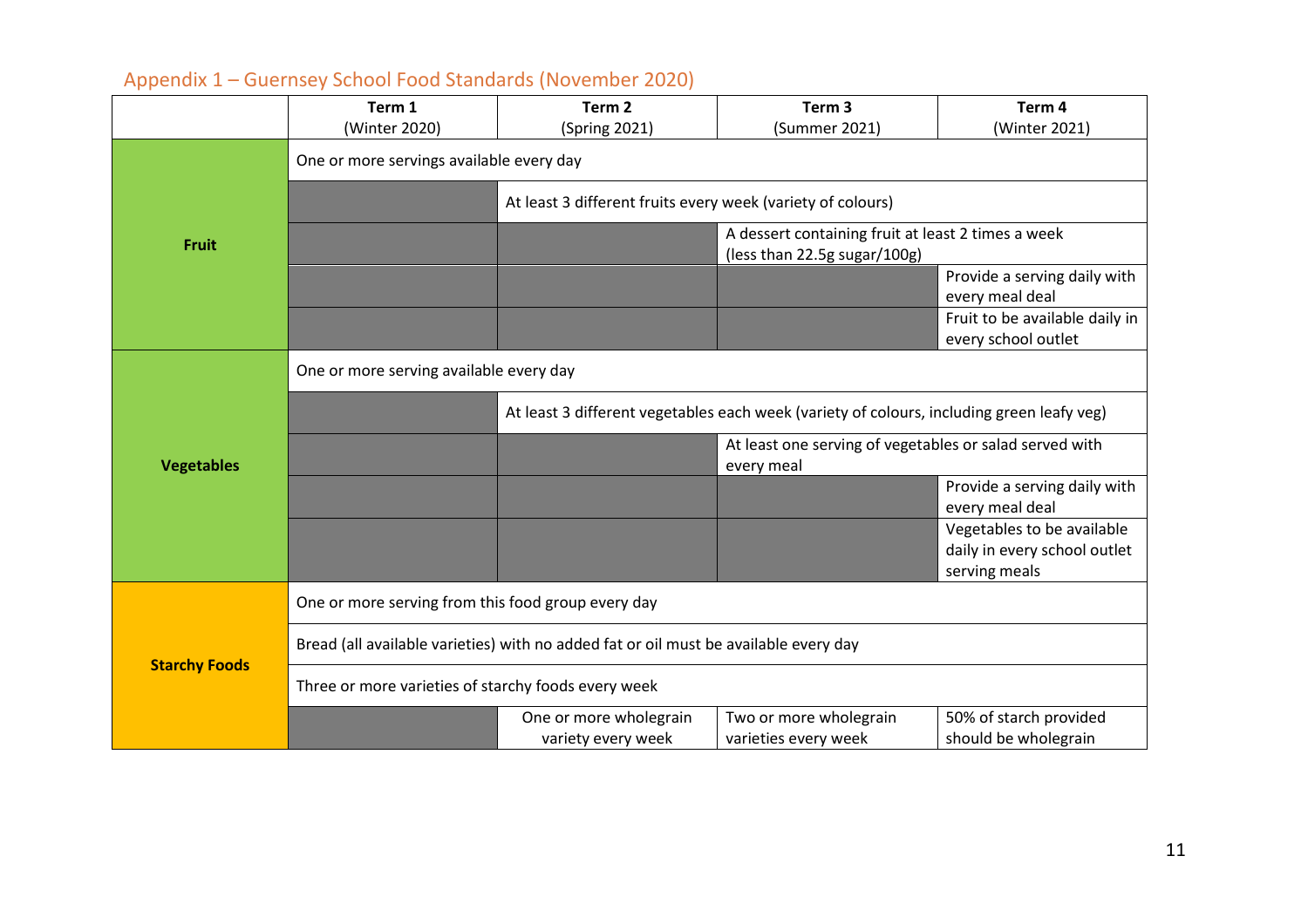|                                                          |                                                                         | Starchy food cooked in fat or oil no more than two days each week (includes oven chips)              |                                                                                                                                                                          |                                                        |  |
|----------------------------------------------------------|-------------------------------------------------------------------------|------------------------------------------------------------------------------------------------------|--------------------------------------------------------------------------------------------------------------------------------------------------------------------------|--------------------------------------------------------|--|
|                                                          | A serving from this food group every day                                |                                                                                                      |                                                                                                                                                                          |                                                        |  |
| Meat, fish, eggs,<br>beans & other non-<br>dairy protein | Red meat not to be served<br>more than 3 days a week                    | A portion of meat or poultry is served on three or more days each week                               |                                                                                                                                                                          |                                                        |  |
|                                                          | Processed meat or poultry products on no more than 2<br>days each week  |                                                                                                      | No more than 2 servings of processed meat or poultry<br>product across the whole week                                                                                    |                                                        |  |
|                                                          |                                                                         | A portion of plant-based<br>protein on three or more<br>days each week                               | At least three varieties of<br>plant-based protein each<br>week                                                                                                          | Need to be determined for<br>vegetarian/vegan standard |  |
|                                                          | Two servings of fish each week, one not canned tuna                     |                                                                                                      |                                                                                                                                                                          |                                                        |  |
|                                                          | A serving of oily fish at least once every 3 weeks                      |                                                                                                      |                                                                                                                                                                          |                                                        |  |
| <b>Milk &amp; Dairy</b>                                  | A serving of milk or dairy food to be provided every day                |                                                                                                      |                                                                                                                                                                          |                                                        |  |
|                                                          |                                                                         |                                                                                                      | To investigate the need for the availability of dairy<br>alternatives for those who are unable to consume dairy<br>(e.g. soya, oat, rice, nut milks, yogurts and cheese) |                                                        |  |
|                                                          |                                                                         | Yogurt (less than 10g<br>sugar/100g) to be available 2<br>or more times each week                    | Yogurt (less than 10g sugar/100g) to be available 3 or more<br>times each week                                                                                           |                                                        |  |
|                                                          |                                                                         |                                                                                                      | Skimmed or semi-skimmed milk must be available for<br>drinking daily                                                                                                     |                                                        |  |
| Food High in fat,<br>sugar & salt                        | Pastry to be served no more than 2 days a week                          |                                                                                                      | No more than 2 portions of food which contain pastry each<br>week (across whole school day)                                                                              |                                                        |  |
|                                                          |                                                                         | No more than 2 items each week that have been batter-coated                                          |                                                                                                                                                                          |                                                        |  |
|                                                          | Savoury snacks to be<br>limited to 100kcal servings<br>(max of 115kcal) | Savoury crackers or<br>breadsticks can be served at<br>lunch with fruit, vegetables<br>or dairy food | No snacks, except nuts (if permitted), seeds, vegetables<br>and fruit with no added salt, sugar or fat (across whole<br>school day                                       |                                                        |  |